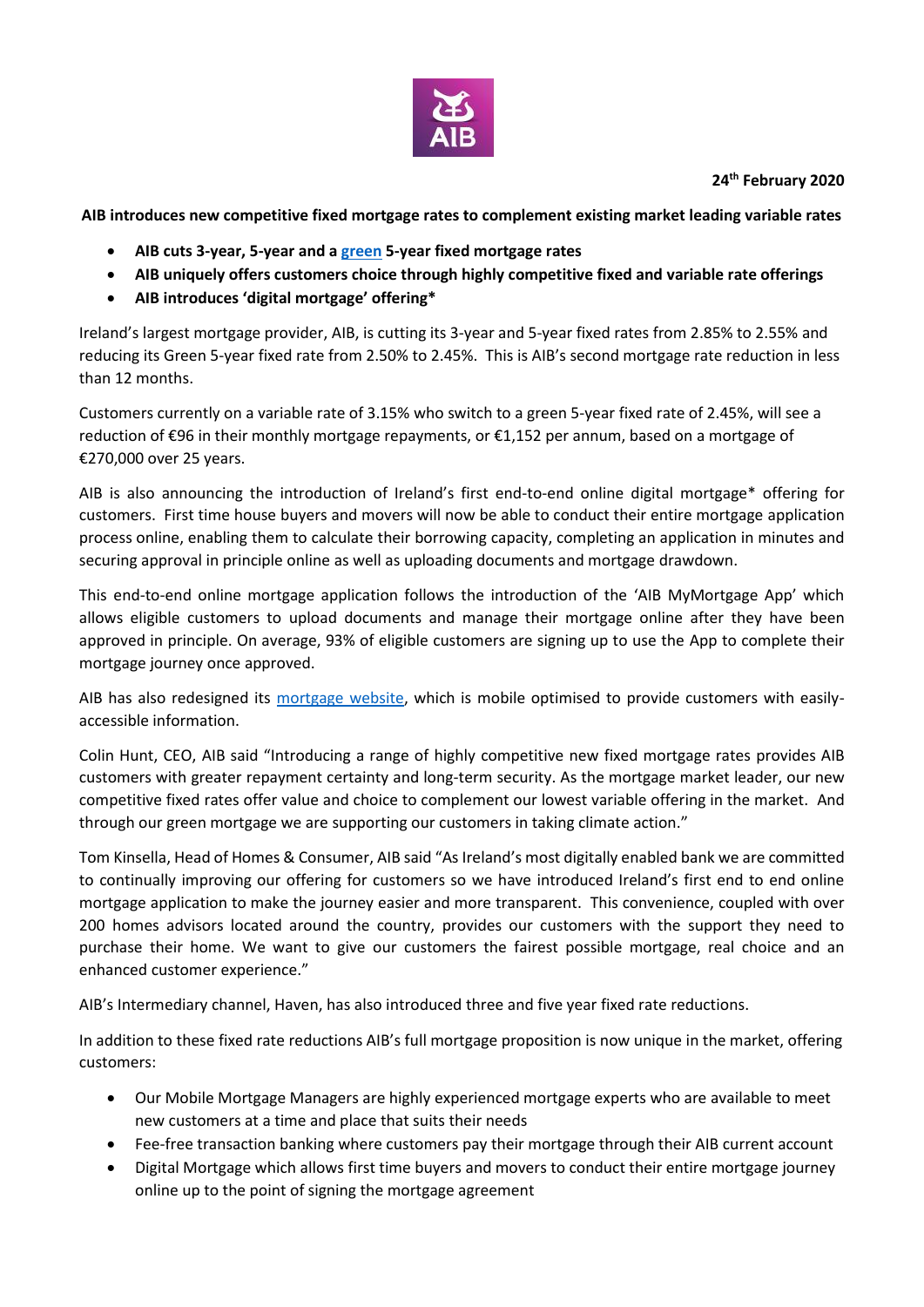- 'MyMortgageApp' which allows eligible customers to upload documents and manage their mortgage journey online once they have been approved in principle
- 12 month approval in principle
- [AIB Livin](https://lovindublin.com/livin-dublin)' Dublin Summits for First Time Buyers-insightful events led by experts in the industry that give customers a step-by–step guide to buying their own home.

# **ENDS**

Further information:

Paddy McDonnell, Tel 01 641 2869 or 087 739 0743. Email: [paddy.x.mcdonnell@aib.ie](mailto:paddy.x.mcdonnell@aib.ie)

Graham Union, Tel 01 641 2430 or 085 208 8343. Email: [graham.x.union@aib.ie](mailto:graham.x.union@aib.ie)

# **Notes to Editors:**

Rates are for owner occupier, primary dwelling home mortgage customers. Revised fixed rates come into effect from February 24<sup>th</sup> 2020 for all new customers and existing variable rate customers who wish to opt for a fixed rate. If an existing customer is already on a fixed rate and wants to avail of the new rates an early repayment charge may apply.

The changes included in this announcement apply to AIB customers in the Republic of Ireland only.

# **LTV Variable Interest Rate and SVR**

Loan to Value (LTV) Variable Interest Rate: The LTV variable interest rate available depends on the LTV band (which must be supported by a valuation report). The LTV band is the percentage representing the difference between the loan amount and the value of the property. For example, if a customer has a mortgage of €80,000 on a property valued at €100,000, their LTV rate band would be 80%.

Private Dwelling House (PDH) Standard Variable Rate is held by existing owner occupier mortgage customers only and is known as "PDH SVR". Customers who availed of this rate at loan draw-down remain on this rate for the duration of the loan term, unless they request to switch to a PDH fixed interest rate or to our 'LTV' variable interest rate. It is also the default reversionary rate for customers rolling off a fixed rate if they chose not to re-fix or avail of a LTV rate at the end of their fixed rate period.

#### **Summary of rate changes announced**

# **AIB**

| <b>Owner Occupier</b><br><b>Fixed Rates</b> | <b>Current</b> | <b>New</b><br><b>Effective from 24 February</b><br>2020 | <b>Reduction</b> |
|---------------------------------------------|----------------|---------------------------------------------------------|------------------|
| 3 Year Fixed                                | 2.85%          | 2.55%                                                   | $-0.30%$         |
| 5 Year Fixed                                | 2.85%          | 2.55%                                                   | $-0.30%$         |
| Green 5 Year Fixed                          | 2.50%          | 2.45%                                                   | $-0.05%$         |

# **Owner Occupier Variable Rates**